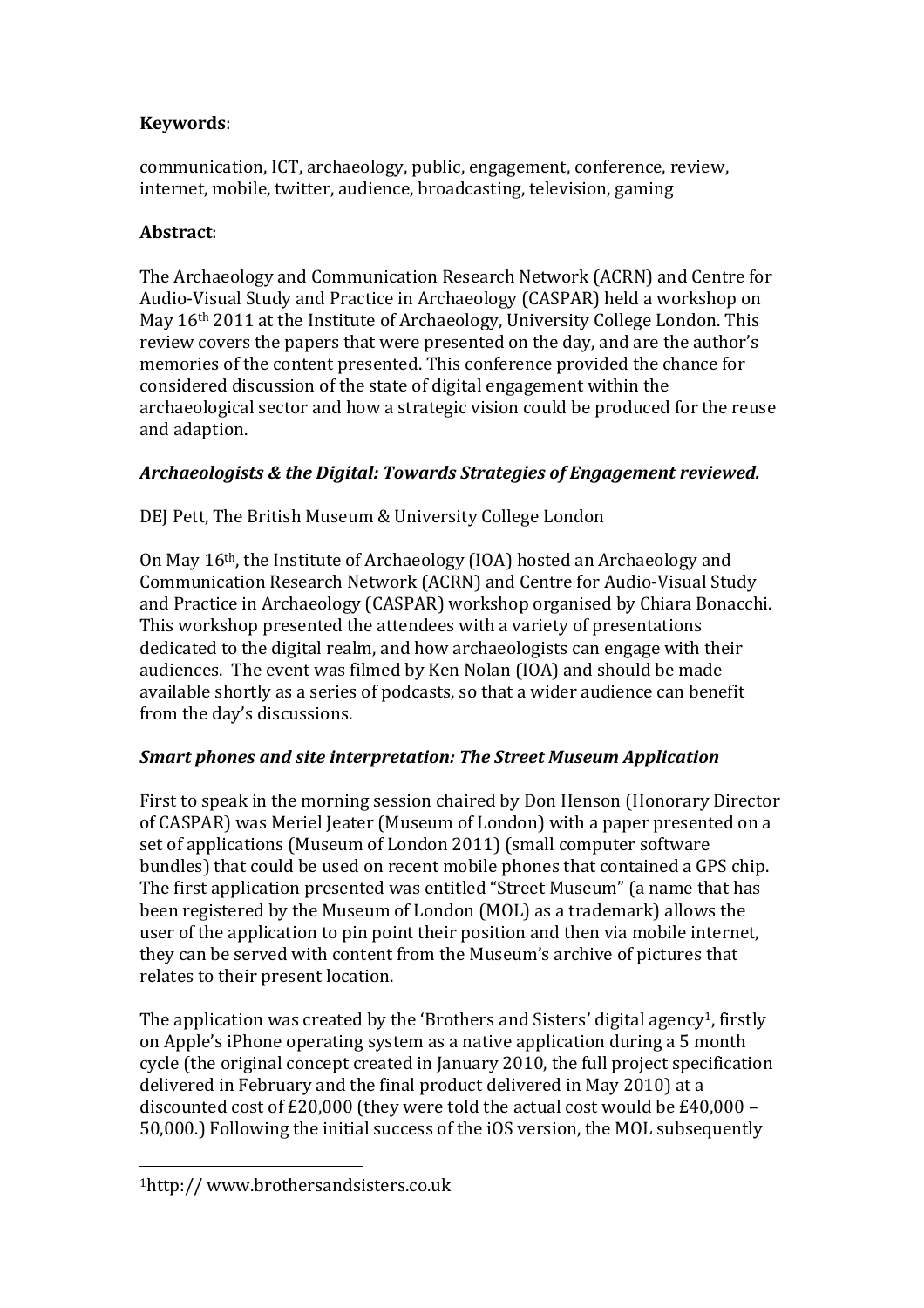commissioned an Android application that was produced for an additional cost of £28,000. These applications definitely provide a model of engagement for the Museum and Cultural sector at large, but perhaps could have been delivered in a different and cheaper way, perhaps by employing different technologies or in house staff learning to develop (probably not an option for many institutions.)

Other applications are currently in development by the MOL; specifically a partnership with Nokia is producing an application entitled 'Soundtrack to London'<sup>2</sup> and this was shown with an example of the legendary Bob Marley and a Romanised version of Street Museum entitled 'Streetmuseum Londinium' 3 (presented via a partnership with the History Channel). This application uses Roman re-enactors and green screen technology and then places them on a layer over current images. Many in the audience wondered why this Romanised London application was not just presented as a new layer on the original 'Streetmuseum' product.

The creation of dedicated personal mobile device based museum content does raise the issue of social exclusion for those without access to premium handsets. Are we now becoming divisive in the quest for keeping up with the latest innovation, whilst cutting staff and educational programmes? Even though the application and content are free, the user needs to bear the cost of buying the handset and paying for line rental and bandwidth to retrieve the enriched experience that the system provides.

#### *Social media as a marketing tool at the British Museum*

The second paper was due to be delivered by Lena Zimmer (British Museum Marketing Department), but unfortunately she was unable to attend. The paper was therefore delivered on her behalf and probably did not have everything that she had intended. This talk centred around the use of Social media platforms  $(Flickr<sup>4</sup>, Twitter<sup>5</sup>, Facebook<sup>6</sup>, YouTube<sup>7</sup> and Wordpress<sup>8</sup> biography software) for$ the dissemination of propaganda or marketing messages about the British Museum (BM) and to facilitate dialogue between the institution and their digital audience (fans, friends or followers depending on the platform used).

The BM started to explore the concept of Social Media when refreshing the web presence in 2006, but the full on uptake of these facilities only began in January 2009 (Twitter) and April (Facebook). A re-launched Youtube channel came online in August 2010 and a blog came online in April 2010. Several departments

 $\overline{\phantom{a}}$ 

<sup>2</sup> http://www.museumoflondon.org.uk/Explore-

online/Apps/SoundtracktoLondon.htm

<sup>3</sup> http://www.museumoflondon.org.uk/Explore-

online/Apps/StreetmuseumLondinium.htm

<sup>4</sup> http://flickr.com/britishmuseum

<sup>5</sup> <http://twitter.com/#!/britishmuseum>

<sup>6</sup> http://facebook.com/britishmuseum

<sup>7</sup> http://youtube.com/britishmuseum

<sup>8</sup> http://blog.britishmuseum.org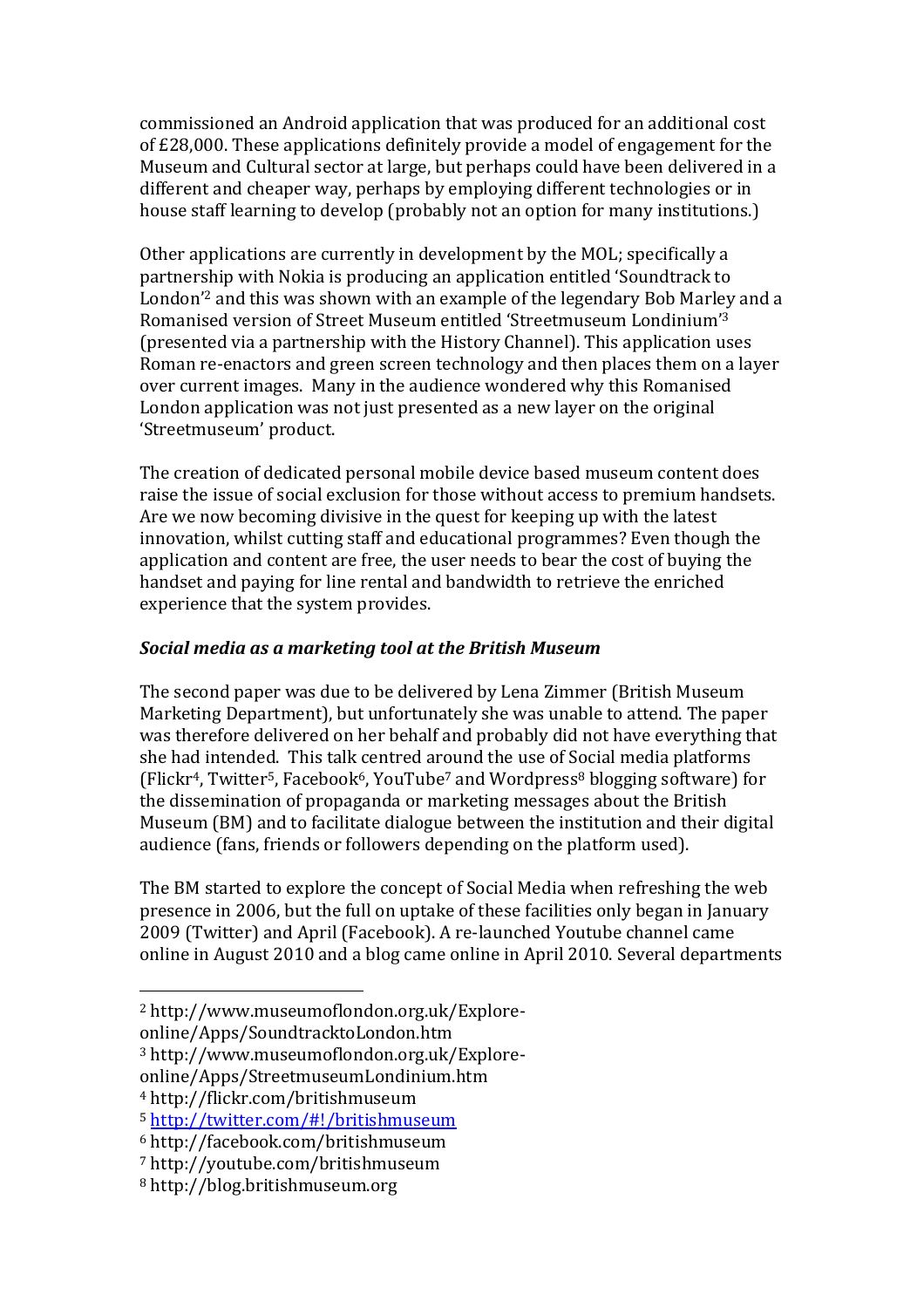within the BM have developed a web presence or identity of their own; for example the Department of Portable Antiquities and Treasure and the Samsung Digital Discovery Centre.) A recent study by the Arts Council England, MLA and Arts & Business (2010) has shown that 53% of the online population have used the Internet to engage with arts and culture in the past year. It also states that in particular Facebook:

'has become a major tool for discovering as well as sharing information about arts and culture, second only to organic search through Google and other search engines.'

The Museum's use of social media is closely allied to the Museum's strategy (The British Museum 2010), specifically 'to enhance access to the collection (engagement)' and 'to increase self-generated income through growth' and therefore the BM's use of social media allows for:

- A perceived increase in engagement and discussion around exhibitions and the collection with a world-wide audience
- Acting as a lever to drive income streams (for example exhibition tickets sales, event tickets, Friends Membership, donations, ecommerce sales via the BM Company, and Do & Co food and beverage sales)

The BM has a strategic target for growing their online audiences, for instance, by March 2012 there is an aim to have 200,000 Facebook fans (at present, 60% of these are female) and 100,000 Twitter followers. This paper also turned to cover the analysis of social media use by implementing some benchmarks across the cultural sector. This also follows the methodology employed in the Culture24<sup>9</sup> cultural sector web metrics measurement project (Finnis, Chan & Clements 2011).These are:

- a matrix showing statistics from TweetLevel<sup>10</sup> for influence, popularity, engagement and perceived trust and Klout<sup>11</sup> for other influence measures
- Audience advocacy (re-tweets, likes, shares.) On average the BM manages to achieve 11 retweets per tweet (measured between Oct 10 – Jan 11) and 158 Facebook likes and 12.2 comments (measured Aug 2010 – April 2011)
- Observation and close monitoring of social media sites for sentiment analysis of response

### *Learning: Connecting pupils, curriculum, and informal learning environments*

The third paper in the morning session was presented by Theano Moussouri (IOA) on a collaborative project between the National Maritime Museum (NMM) and the IOA. This investigated mobile phone based learning exercise centred on

 $\overline{\phantom{a}}$ 

<sup>9</sup> http://www.culture24.org.uk/sector+info/about+us/art80724

<sup>10</sup> http://tweetlevel.edelman.com

<sup>11</sup> http://klout.com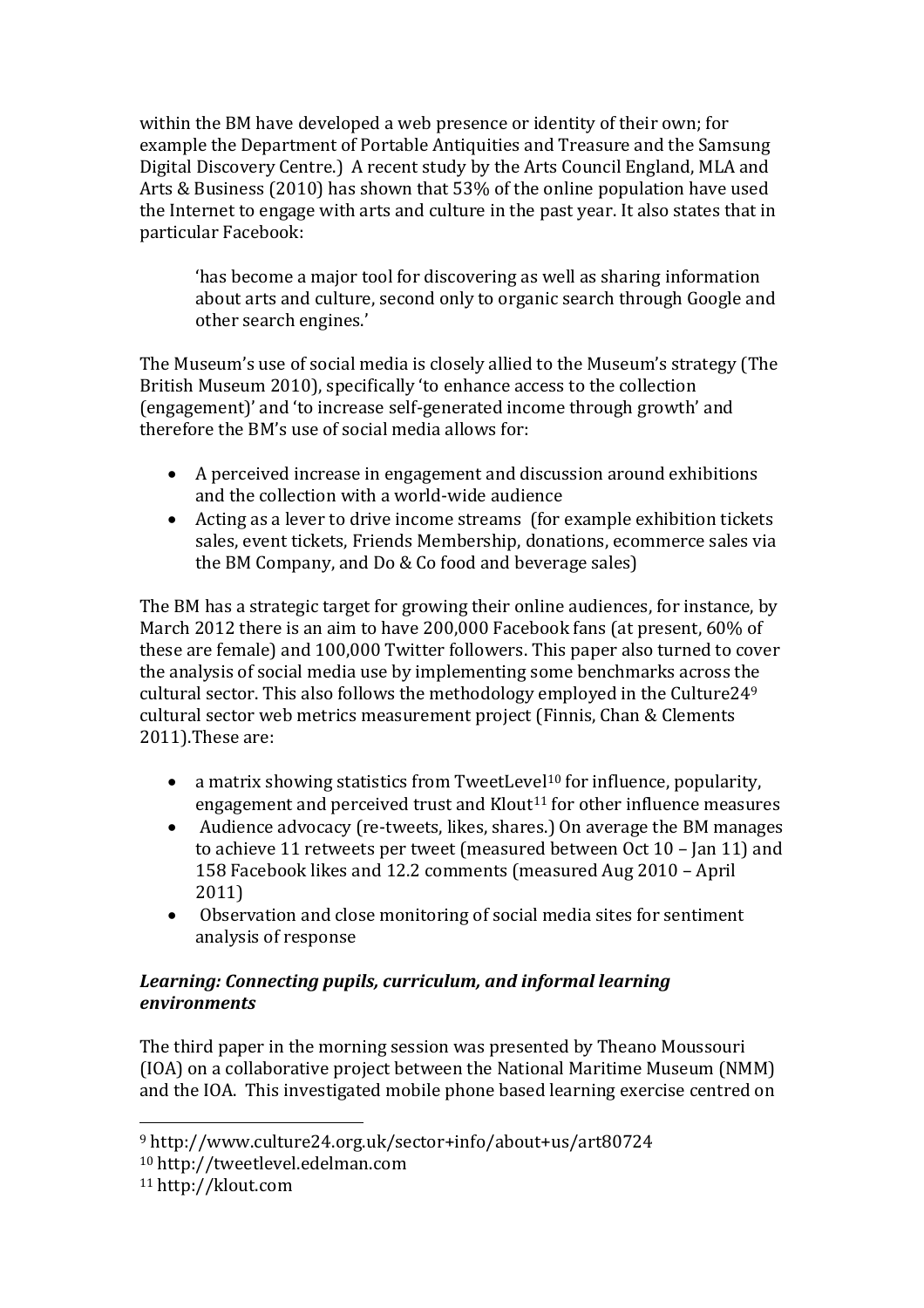the trans-Atlantic Slave trade of Black Africans and the educational outcomes that could be derived from assessing the exercises.

Moussouri explained that this project used the ook $1^{12}$  platform to deliver content and had a structured visitor study to work how well the project had engaged with the target audience. The study was based around social-constructivism principles and followed a three step model of qualitative research i.e. before, during and after the visit to the NMM and involved staff of the school, the children and the museum staff themselves.

Key elements in this process included the people, the content, the technology and the context in which all of these interacted. The overarching argument of this paper, and indeed the whole workshop, was that the relevancy of content was imperative; issues faced with the selection of the technology employed and with the people involved with the project, would also impose limits on the experimental nature and results provided in a study such as this.

### *The nature of archaeological communities and spatial data online*

The second session moved onto archaeological digital engagement themes, with Chiara Bonacchi in the chair. First to speak, with a reprise from the CASPAR seminar series, was Andrew Bevan (IOA) and this was the first paper of the day to really delve into archaeological theory and it was littered with references to Asterix, Mortimer Wheeler, Fiske and agent based models. This paper also produced the first mention of the day for the 'Long Tail' (Andersen 2006) of digital engagement and it also covered the following key points:

- 1. Free and Open Source software (FOSS) versus vendor lock in
- 2. The concept of authoritative content/authorship
- 3. Monetisation of content
- 4. Game based theory or gamification of applications and websites
- 5. Agency (online and offline) this is where Asterix (Wikipedia 2011) featured heavily with pictures for the individual, the household, institutions and artefacts
- 6. Relational models covering lots of theory from Alan Fiske's work Online community building within social networks
- 7. The concept of open data and Open archaeological initiatives (specific mention was made to Open Archaeology<sup>13</sup>, Ordnance Survey opendata<sup>14</sup>, the Archaeological Data Service<sup>15</sup> and the Open Knowledge Foundation<sup>16</sup>
- 8. Geographical and neo-geographical concepts
- 9. Augmented reality experiences

 $\overline{\phantom{a}}$ 

<sup>12</sup> [http://www.ooklnet.com](http://www.ooklnet.com/)

<sup>13</sup> http://iosa.it

<sup>14</sup> http://www.ordnancesurvey.co.uk/oswebsite/products/os-opendata.html

<sup>15</sup> http://archaeologydataservice.ac.uk/

<sup>16</sup> http://okfn.org/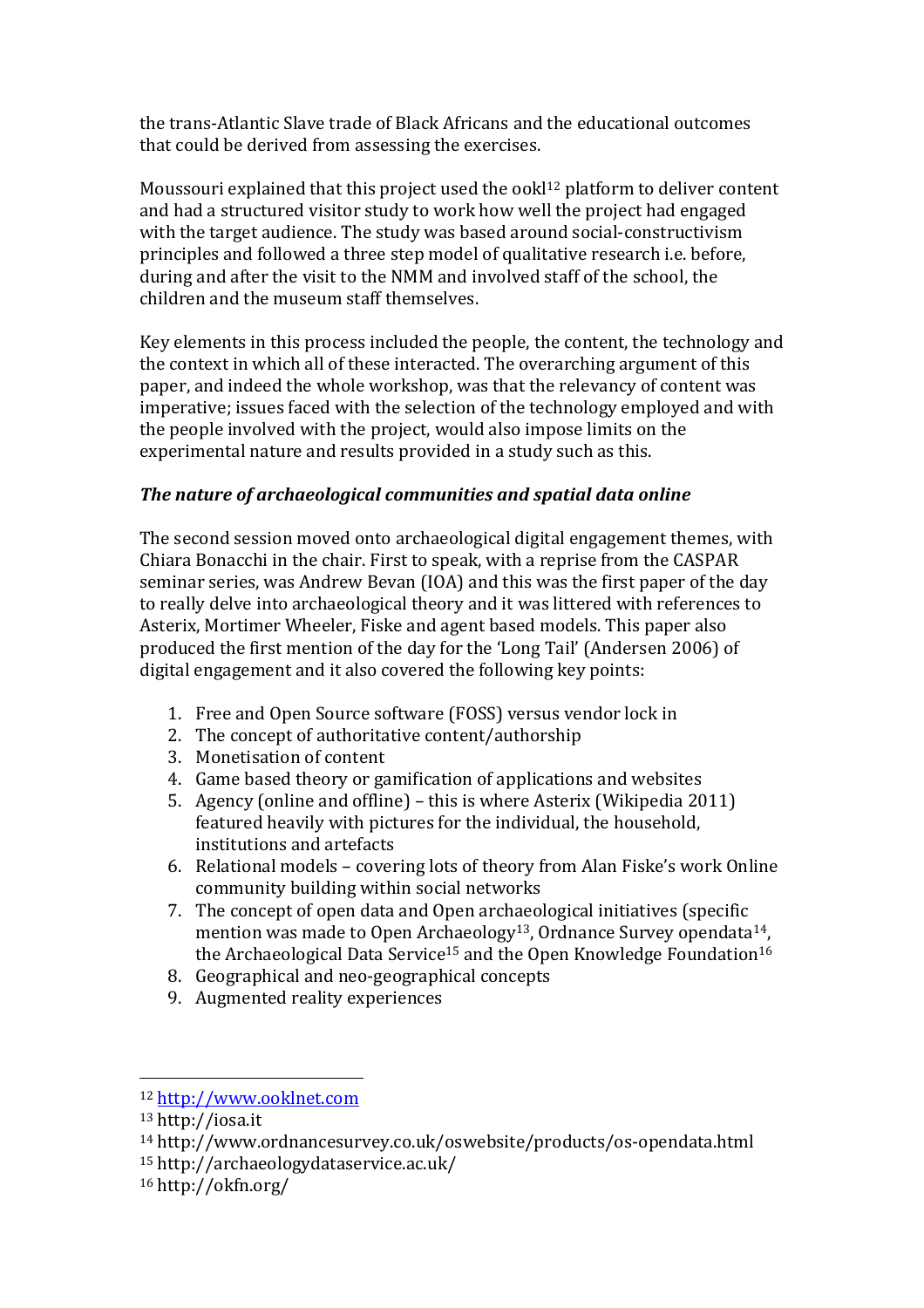Bevan's paper was in my eyes, the most challenging for the audience of those presented. It contained concepts and theory from archaeology and applied it to the digital world and produced much needed synthesis after the morning's papers.

### *Twitter and archaeology online*

Lorna Richardson (UCL), presented on her research into the use of twitter and archaeological engagement online (Richardson 2011) in a paper entitled '*Twitter and archaeology online'*. This paper was split into several segments, with perhaps the most useful to many in the room, being an explanation of the social networking platform – Twitter. A straightforward overview was given, which encompassed:

- The genesis of the concepts behind Twitter, namely it was created for mobile phones and had a limit of 140 characters for message length
- How the @ syntax worked for replying to other users
- How hashtags (# syntax) came about to facilitate sharing
- How retweets (RT syntax) allows for passing information on from other users
- Basic usage statistics; 200 million accounts existed last month and 70% of traffic is now international<sup>17</sup>
- Where the peak usage seems to be in Europe taken from a recent visualisation posted by a company called 'eeve' (eeve 2011). For example, London is the most dominant spike for activity in Europe.

The paper's next segment went on to review a survey conducted into archaeologists and their use of Twitter. Visualisation and graphical analysis showed some interesting patterns relating to how people accessed twitter, the top words used in archaeology related tweets and two Wordle graphics for some basic text based analysis of responses – for example news and field work updates were the things that people wanted to see shared and research and networking the main uses of Twitter. The remaining section of the paper went on to discuss the problems academia now faces due to Twitter's change in terms of use (Watters 2011) for their system (their Applications Programming Interface - API). Academics are now faced with a financial barrier of to get access from an authorised reseller of data. To conclude, a call to arms was issued asking archaeologists present to consider using Twitter to facilitate archaeological engagement and her research. Overall, this paper provided a good overview of the state of micro blogging within the archaeological community and provided stimulus for several members of the audience to begin using the platform.

### *Wessex archaeology on the web*

The third paper in the second session was presented by Tom Goskar (Wessex Archaeology) who presented on digital work in the commercial archaeology sector. Goskar's organisation is at the forefront of commercial archaeological

 $\overline{\phantom{a}}$ <sup>17</sup> <https://twitter.com/#!/PeerIndex/status/64327979148382209>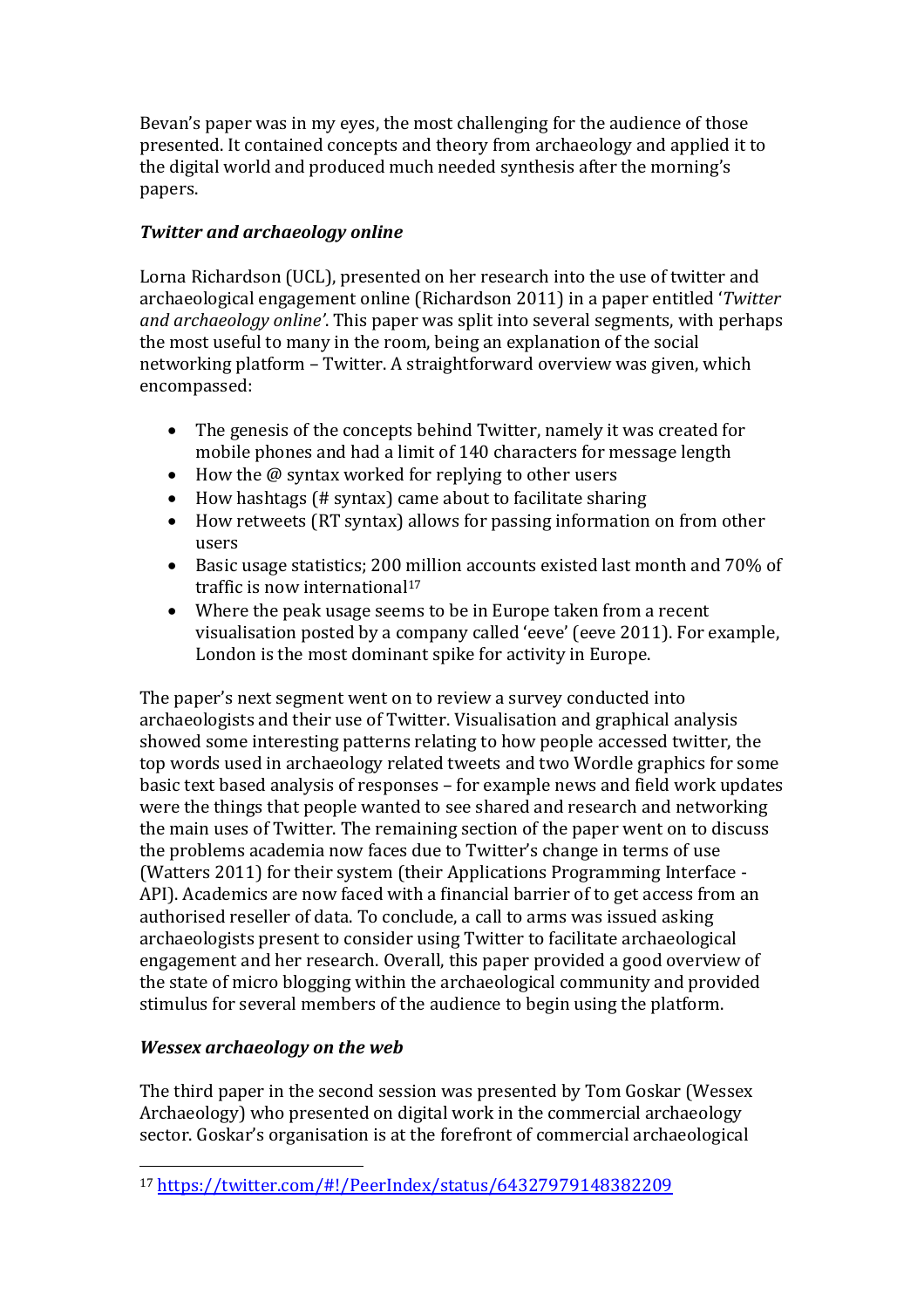work, employing nearly 200 people at 4 locations around Britain. It has a relatively high turnover of £7 million pounds and generates reams of web content and 'grey' literature. Goskar's considerable skills allow for synthesis of this huge resource and produce a visual and data driven website<sup>18</sup> which engages around 12,000 people per month. Their website was originally produced to cope with the interest around the Amesbury Archer, which was discovered in 2002 and this served to highlight the benefit of pushing their really interesting work out digitally.

Goskar has moved on substantially since 2002, away from static HTML to sophisticated content management and blogging software packages and he uses the best open source software for the job; for example Drupal<sup>19</sup> for the main site, WordPress<sup>20</sup> for blogs (14 in number) and Omeka<sup>21</sup> for the forthcoming collections and publications data. Wessex Archaeology and Goskar in particular have fully embraced social media, creating podcasts (first in 2005) and used the photo sharing website Flickr to disseminate images<sup>22</sup> (600,000 views since they started to use the platform). Like the Portable Antiquities Scheme, and an increasing number of archaeological organisations, images and other data are released under a Creative Commons licence, allowing people to freely reuse and produce derivatives. This has produced some interesting results, with images being incorporated in amusing pastiches for instance.

Goskar's work is definitely an exemplar in the field of Public Archaeology and digital engagement. His experiences, as demonstrated during the paper provide a model for commercial archaeology and community projects to engage in a compelling and rich dialogue with their audiences. Many could learn by imitating his approach to delivery.

### *Blogs and Wikipedia: New Frontiers for Archaeological Research?*

Amara Thornton (UCL) delivered the first paper in the afternoon session (chaired by Tim Schadla-Hall, who kept a firm control of proceedings) exploring the interface between the often-belittled online encyclopaedia 'Wikipedia' and the realms of archaeological information. The Wikipedia platform holds a huge amount of archaeological and cultural data, and has recently seen community efforts to interact with the cultural sector to improve the accuracy of the content within its portals.

Thornton ran through the concept and history of Wikipedia and gave some statistical analysis of the most popular pages for their articles – from her research, the most popular archaeological linked article was for the Acropolis and she also showed how many views archaeological topic pages received and

<sup>18</sup> http://www.wessexarch.co.uk

<sup>19</sup> http://drupal.org

<sup>20</sup> http:// wordpress.org

<sup>21</sup> http://omeka.org

<sup>22</sup> http://flickr.com/wessexarchaeology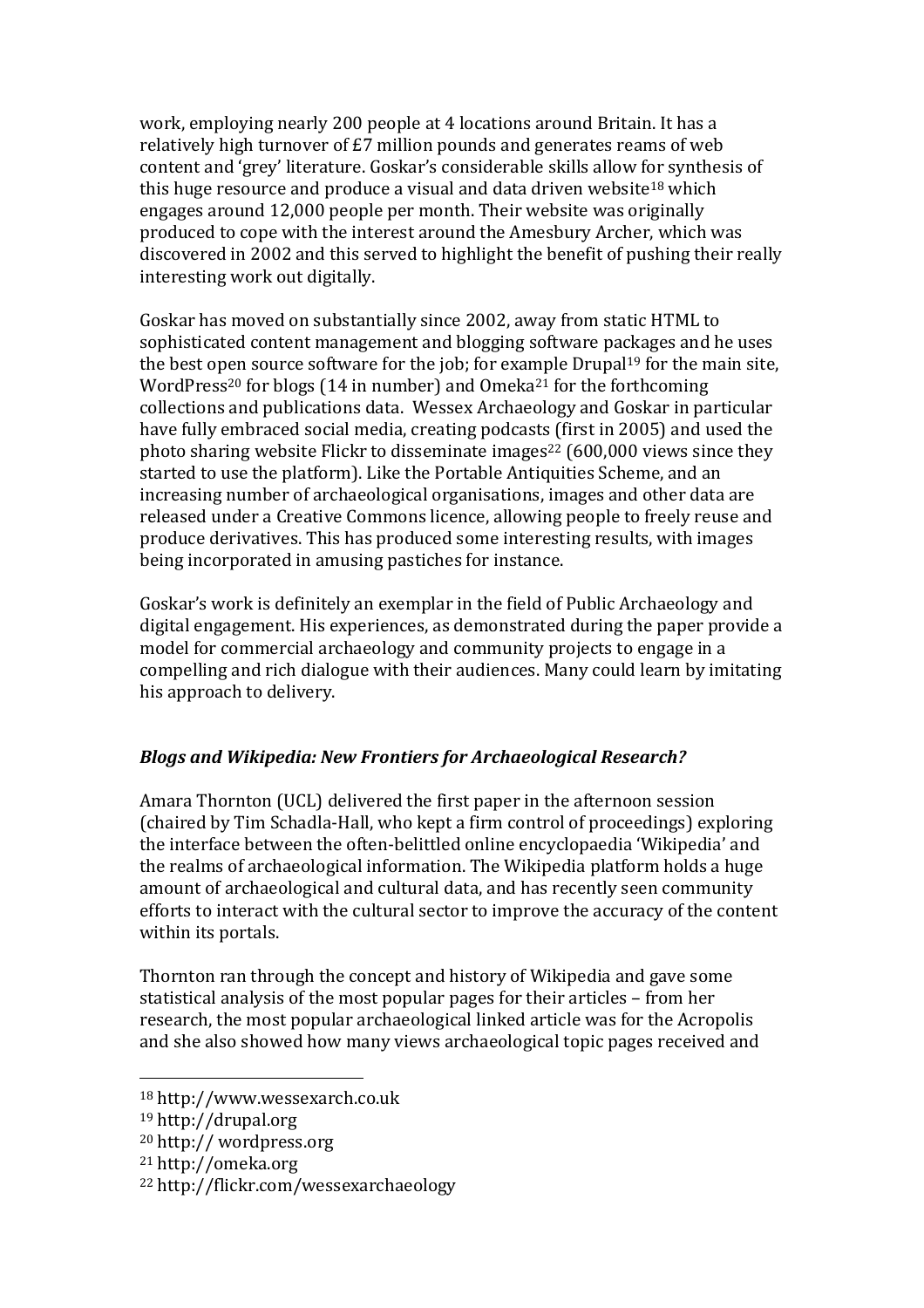how you could access the editing logs! There were a few misconceptions within this paper of the working of Wikipedia, but nothing serious that detracted from the subject matter at hand.

Thornton then went onto discuss the convergence of Wikipedia and Facebook – or 'Wikipedia meets Facebook' and she showed how people had befriended John Garstang (6 likes)<sup>23</sup> and Flinders Petrie (over 200 likes)<sup>24</sup>. Thornton concluded her paper with a suggestion that a concentrated effort to increase reliability and the scope of archaeological wiki articles could be co-ordinated – something that has also been mooted on Twitter by various people.

This enrichment is actually in progress in various formats, for example the British Museum's Wikipedian in Residence programme (Wyatt 2010) and the challenge that they set to enrich the Hoxne hoard<sup>25</sup> entry. Undoubtedly Wikipedia has a huge amount to offer in terms of archaeological engagement and needs some seeding from our community to produce an authoratitive resource. Concerns abound about diluting authority of information by allowing anyone to edit the pages, but auditing can prevent misinformation being perpetuated and errors can be identified easily.

### *Open access and open data*

Brian Hole (UCL) presented a challenging paper relating to open access and open data, concepts that are currently 'hot' topics in the cultural sector. Hole works on these concepts at the British Library and at Ubiquity Press, two places that are dedicated to making this transition happen and also practicable (he also referred to UCL's own open access mandate, which many were unaware of). Hole discussed recent attempts to make access to data more accessible via the implementation of open licences and adoption of Digital Object Identifiers<sup>26</sup> (DOI) for catalogues, datasets, journals and archives. Many institutions now make use of the DOI system (for example this journal and the Archaeology Data Service). The concept behind the DOI, allows for an immutable identifier for a piece of work that can always be resolved across the digital landscape if for example a website's URL changes.

Many in the audience were less than convinced by the arguments presented in this paper, and they also felt that the process was simplified too much for the data aspect, but that can probably be overcome. Hole's argument and the implementation of the DOI concept, is rapidly gaining traction online and is becoming a more frequent fixture; this idea cannot be discounted.

#### *Strategy games and engagement strategies*

<sup>23</sup> <http://www.facebook.com/pages/John-Garstang/104051999631197>

<sup>24</sup> <http://www.facebook.com/pages/Flinders-Petrie/104075192962645>

<sup>25</sup> http://en.wikipedia.org/wiki/Hoxne\_hoard

<sup>26</sup> <http://www.doi.org/>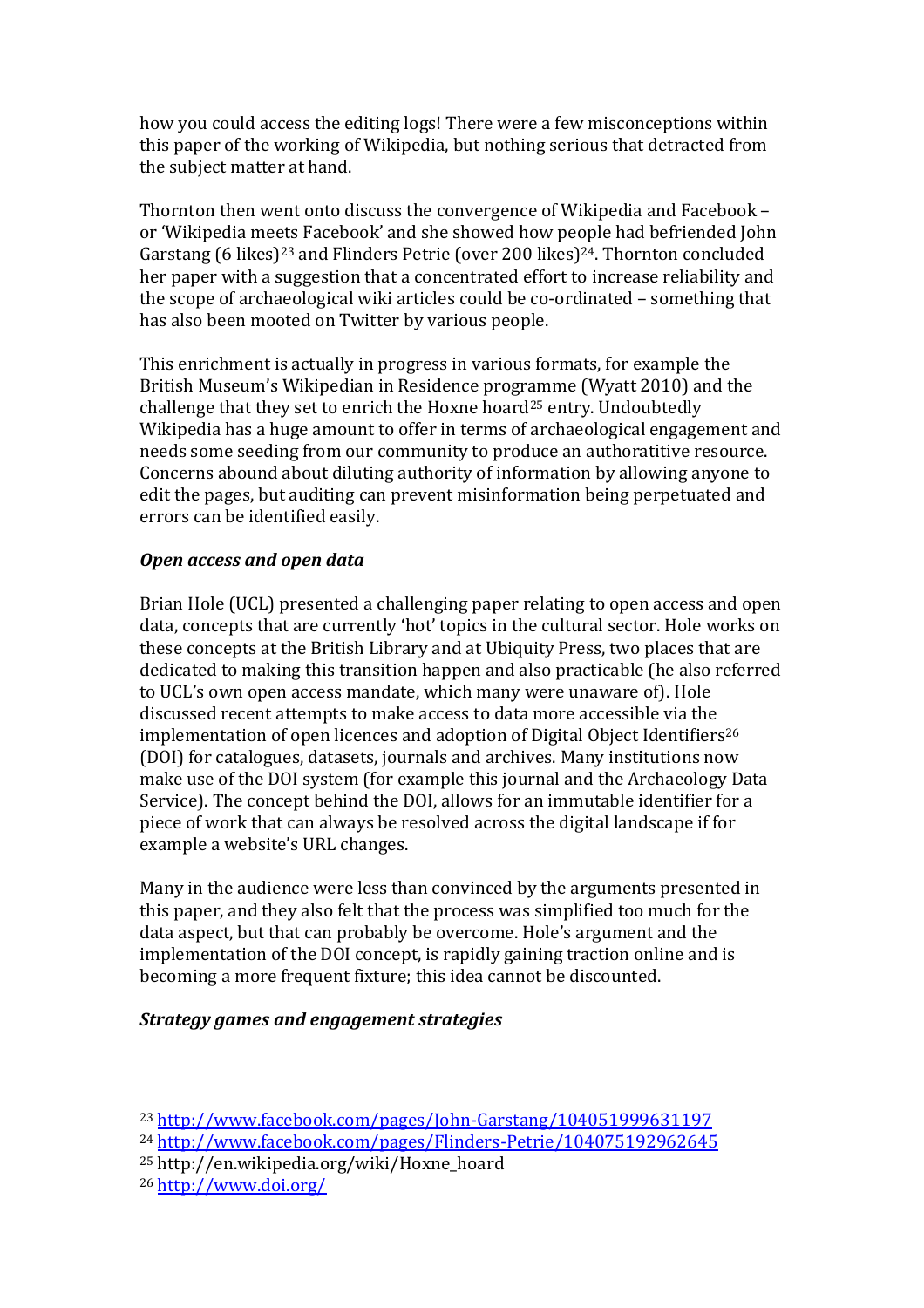The second paper in this tranche of the workshop was again a reprise of an earlier CASPAR seminar by Andrew Gardner (UCL) relating to the role of archaeology in computer (online and offline) strategy games as a means for archaeological engagement. Gardner ran through the development of games that have become fixtures in many people's lives; for example 'Age of Empires' and 'Civilisation'. Both of these games revolve around turn based role playing, with strategic decisions being made to advance through the immersive story that one creates by participating. Gardner amazed the audience with his statistical figures for the amount of time people spent playing these games and the huge financial numbers that the computer games industry turns over annually.

Gardner then went onto cover the historical integrity and accuracy of these role playing games, providing anecdotal evidence that involving historians and academics in game design (for example Niall Hammond) doesn't always lead to a successful product. Game designers often have to embellish or allow for subtle (or not so subtle) changes to historical events to provide an enjoyable gaming experience.

The most telling statement of Gardner's paper was that if they had been around when he was reading for his PhD, he would never have completed. These games are addictive and many people engage with archaeological interpretation daily by playing. They present an opportunity for archaeologists to engage with new audiences, and there is much scope for developing this aspect.

#### *Archaeological TV channels online: An assessment of potential*

The final paper was presented by Chiara Bonacchi (UCL), Charles Furneaux (Kaboom Film and Television) and Daniel Pett (BM) and discussed the potential for engagement provided by the use of archaeological television on traditional broadcast TV and web TV. Furneaux covered traditional archaeological programming from 2003 to the present by presenting some simple statistical analysis. For example in 2010, terrestrial TV showed 45 hours of archaeological based programmes, whereas in 2009 only 25 hours was broadcast and in 2003 185 hours was broadcast. He posited that there are currently two types of archaeological TV – presenter led and Time Team type shows and that the terrestrial broadcasters have suffered severely from the wide scale take up of multi-channel TV. One telling statistic he provided related to ITV's huge drop in market share of the viewing public, a decline of 31% from 1983 – 2011 (48% to 17% of all viewers). Furneaux concluded by suggesting that there is a huge opportunity for the take-up of narrow-casting rather than broadcasting via the Internet over the next couple of years.

Bonnachi then presented on archaeological web TV, specifically with regards to two Italian channels – Archeologia Viva TV<sup>27</sup> and Sperimentarea TV<sup>28</sup> and the

<sup>27</sup> http://www.archeologiaviva.tv/

<sup>28</sup> http://www.sperimentarea.tv/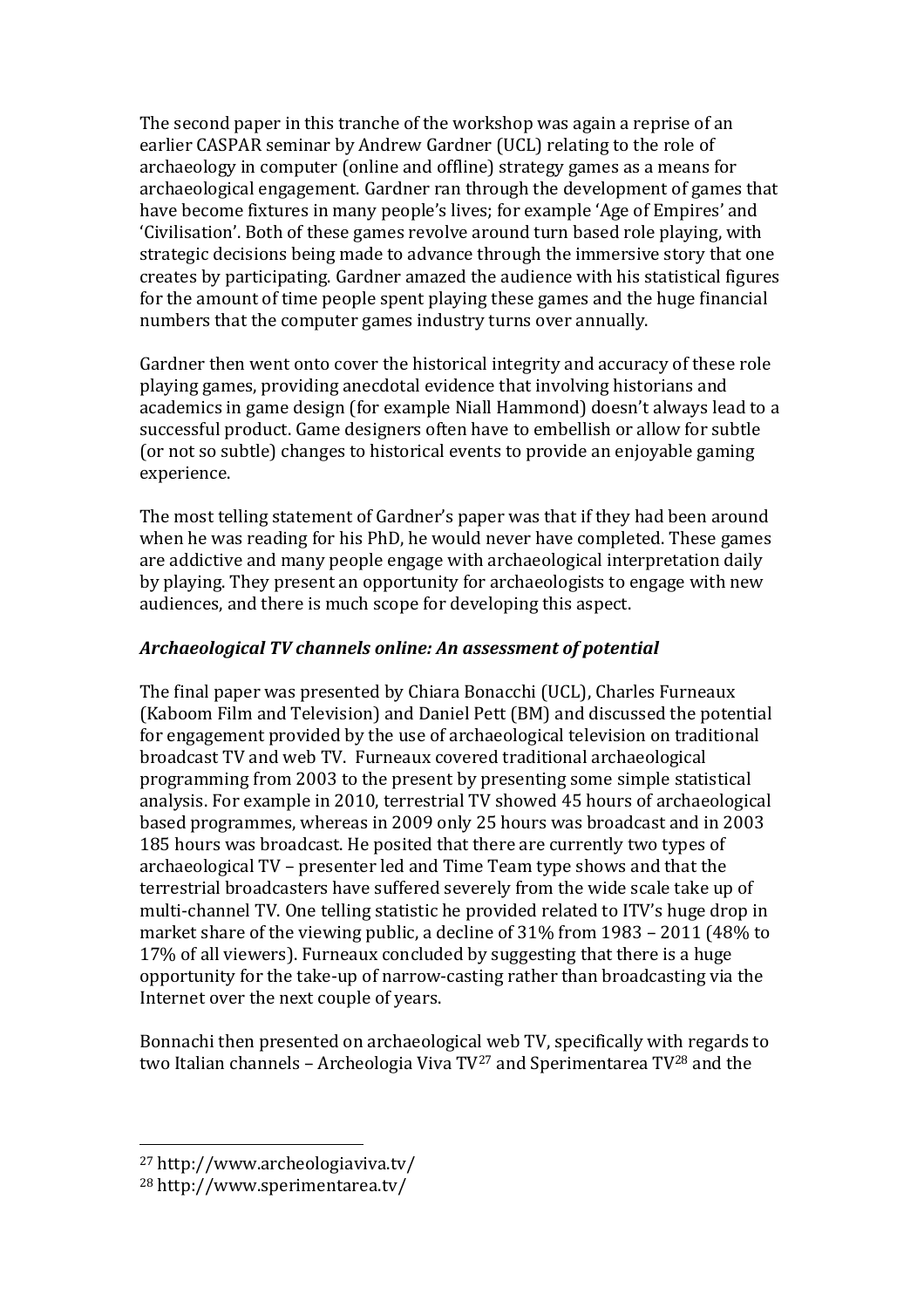Archaeology Channel29. She covered the uptake of their websites and presented some interesting statistical analysis:

- 1. Archeologia Viva TV has a bounce rate of 0.5%
- 2. They have 177 videos available online in three categories news and events, documentaries and conversational pieces
- 3. The page view level and number of visitors is low in comparison to many sites, but the users have high quality engagement! They stay for an average of 8 minutes
- 4. Visitors from 82 countries, but dominated by Italy

Pett then presented on institutional web TV channels, a concept that is now being explored in many national and local institutions as the technological and cost barriers to producing television content decline. Key points raised in this paper included the availability of low cost platforms and repositories for storing video content (YouTube and Vimeo for instance), that there is a high cost for learning how to produce high quality footage (filming, editing, presenting) and that there are many high quality small broadcasters producing web content (Tollan Films, Wessex Archaeology). There are now many institutions with exciting and rich broadcasting channels, for instance the lauded Art Babble<sup>30</sup> project from Indianapolis Museum (USA) and the V&A channel<sup>31</sup>; these are now becoming more common as organisations see the benefits of broadcast engagement.

To conclude, all these contributions in this paper showed that the most successful videos are shorter, with high production levels and have punchy and dynamic story telling. They aren't necessarily viewed heavily and those with the larger brand and bigger audience base often reap bigger benefits.

### *Dicussion session*

The discussion segment of the workshop was wide ranging and covered many of the topics presented. A short presentation on Reflectance Transformation Imaging (RTI) work being conducted on artefacts<sup>32</sup> was given by Kathryn Piquette (UCL) and questions were raised over the continuation of CASPAR's activities and what people wanted to be discussed at a conference in 2012. Specifically of relevance to a wider audience than those present, was the perceived digital divide between those who can produce digital content and those that cannot and the urgent need for training to facilitate digital creative skills. This is something that can be seen internationally, with many faculties in America having boot camps for knowledge transfer and digital creative skills. Perhaps the biggest aspect of all this digital engagement dialogue is the need for institutional/organisational 'buy in' to the concept of digital engagement.

<sup>29</sup> http://www.archaeologychannel.org/

<sup>30</sup> http://www.artbabble.org/

<sup>31</sup> http://*www.vam.ac.uk/channel/*

<sup>32</sup> http://reflectanceimaging.org/news/2010/ahrc-dedefi/#more-5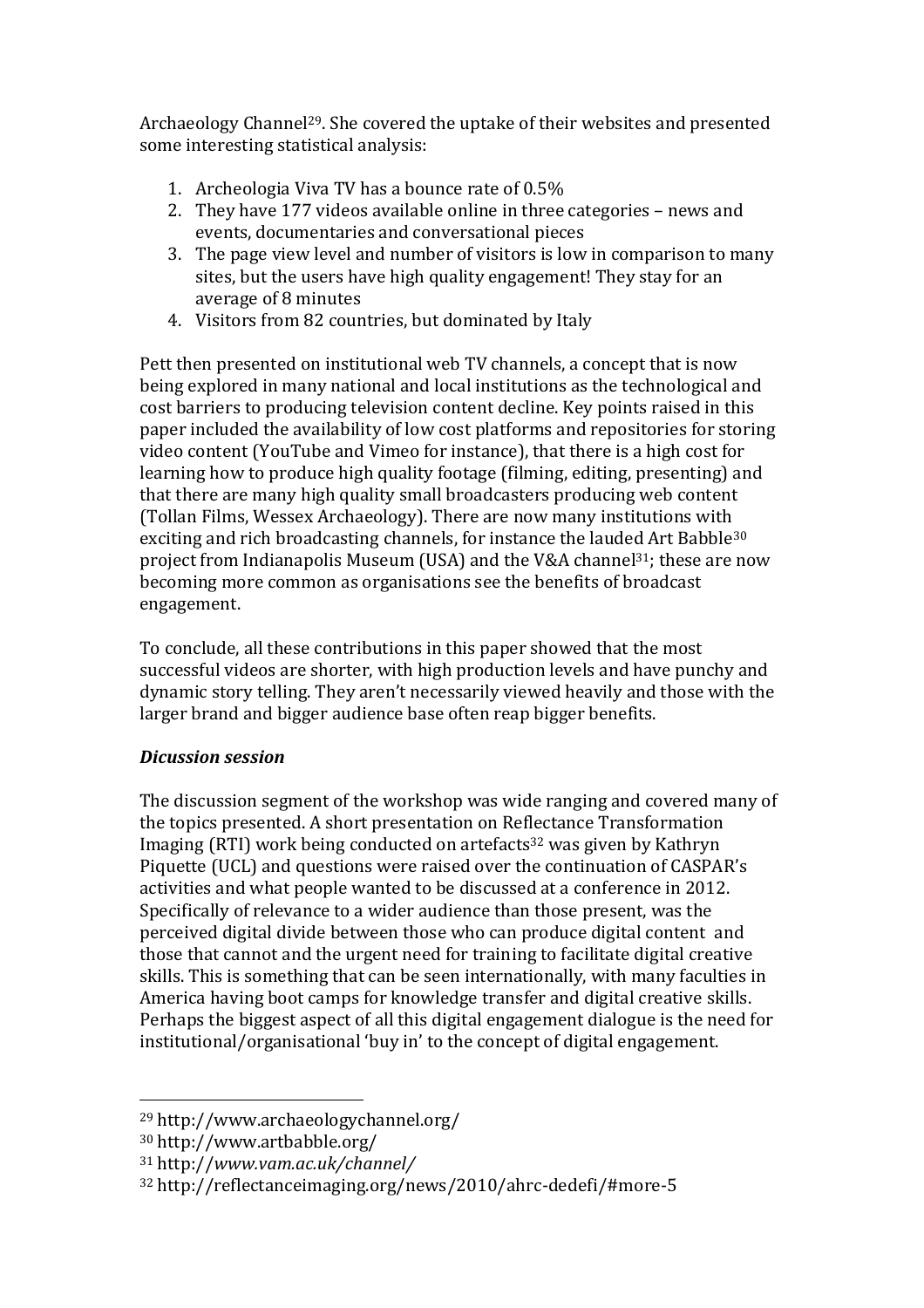Without thoroughly thinking through and working out how to implement your digital engagement strategies failure is just a short step aware. Conversely, archaeologists should not be scared of failure with digital experiments; this sector is still relatively young and will develop rapidly. Another issue raised included the sustainability of creating these digital resources; you cannot place the burden of curation of your web presence on just one person's shoulders; something that is all too prevalent in this sector (for example Wessex Archaeology and the Portable Antiquities Scheme).

To conclude, this workshop provided a platform for discussing many crosssectoral problems that crop up daily, allowed for frank discussion of the issues at hand when creating these resources and enlightened many on how digital strategies are being implemented outside their organisations.

#### **References**

Andersen C. 2006. The Long Tail: Why the future of business is selling less of more. New York: Hyperion Books

Arts Council England, Museums Libraries and Archives Council and Arts and Business. 2010 . Digital audiences: engagement with arts and culture online - November 2010. [online] [Accessed 8th June 2011] Available at: [http://www.artscouncil.org.uk/media/uploads/doc/Digital\\_audiences\\_final.pdf](http://www.artscouncil.org.uk/media/uploads/doc/Digital_audiences_final.pdf)

eeve. 2011. Why we are in London. [online] [Accessed 1st June 2011] Available at[: http://blog.geteeve.com/post/5038599050/twitter-usage-in-europe-this-is](http://blog.geteeve.com/post/5038599050/twitter-usage-in-europe-this-is-why-we-are-in)[why-we-are-in](http://blog.geteeve.com/post/5038599050/twitter-usage-in-europe-this-is-why-we-are-in)

Finnis, J., Chan, S. and Clements, R. 2011. How to Evaluate Online Success? A New Piece of Action Research. In J. Trant and D. Bearman (eds). *Museums and the Web 2011: Proceedings*. Toronto: Archives & Museum Informatics. [online] [Accessed: 9<sup>th</sup> June 2011] Available at:

http://conference.archimuse.com/mw2011/papers/how\_to\_evaluate\_online\_suc cess

Museum of London. 2011. Museum of London Apps. [online] [Accessed 8th June 2011] Available at: http://www.museumoflondon.org.uk/Explore-online/Apps/

Richardson, L. 2011. My research. [online] [Accessed 8th June 2011] Available at: <http://digipubarch.org/my-research/>

The British Museum. 2011. The British Museum Strategy to 2012. [online] [Accessed 8th June 2011] Available at: [http://www.britishmuseum.org/the\\_museum/management\\_and\\_governance/m](http://www.britishmuseum.org/the_museum/management_and_governance/museum_strategy.aspx) [useum\\_strategy.aspx](http://www.britishmuseum.org/the_museum/management_and_governance/museum_strategy.aspx)

Wikipedia. 2011. Asterix [online] [Accessed 8<sup>th</sup> June 2011] Available at: <http://en.wikipedia.org/wiki/Asterix>